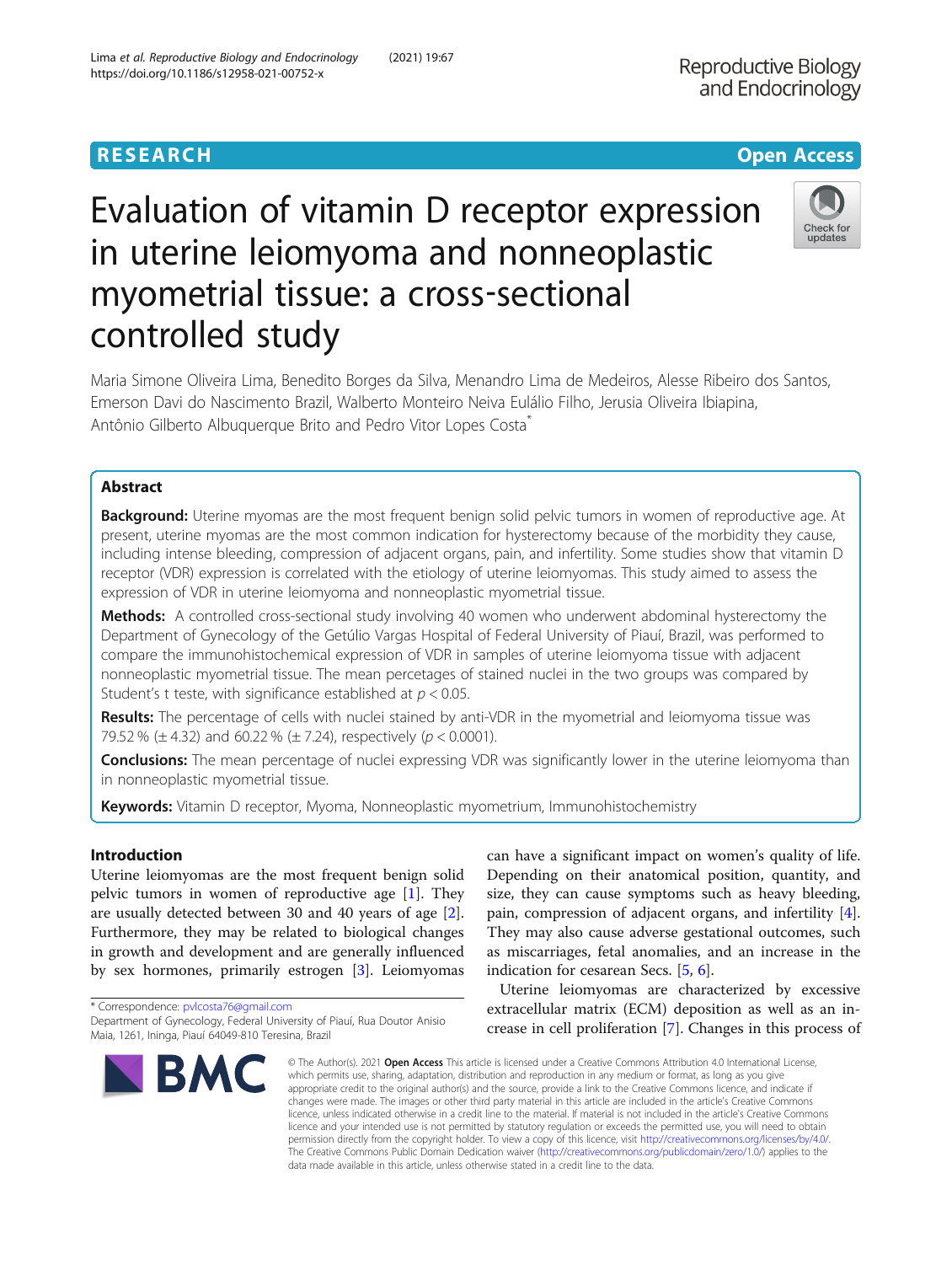degradation and remodeling may contribute to the genesis of leiomyomas. The etiology of leiomyomas has not yet been fully clarified, and recently, it has been suggested that vitamin D can play an important role in their development [[8\]](#page-5-0). The active metabolite of vitamin D, recognized as a steroid hormone, has been shown to be an inhibitor of cell proliferation and extracellular matrix production in fibroid tissue, thus reducing the volume of leiomyomas [\[9](#page-5-0), [10](#page-5-0)].

Vitamin D exerts its effects by activating its cell receptor, vitamin D receptor (VDR), which consequently changes the transcription rates of the target genes responsible for various biological responses [[10\]](#page-5-0). Such effects include immunomodulatory, antiproliferative, differentiating, and antineoplastic activities that may lead to actions such as the inhibition of cell proliferation, the induction of differentiation, and the induction of apoptosis. Furthermore, it can lead to protection from the malignant transformation of cells as well as the inhibition of cell growth [\[11](#page-5-0)–[13\]](#page-5-0).

Recent studies have evaluated the expression of VDR in both the myometrium and endometrium of the human uterus. Feng et al. [[14\]](#page-5-0) conducted a study to determine the expression of VDR in uterine leiomyoma tissue. Samples of myoma and myometrial tissue from different sites in five women who underwent hysterectomy were evaluated, and high VDR expression was observed in the central part of the leiomyoma samples compared to the myometrial samples. The expression of VDR in the leiomyoma margin did not differ from that in the central region of the lesion or the adjacent myometrium, but different levels of VDR expression were found depending on the location of the lesion, and a biological role of vitamin D signaling in the pathology leiomyoma was suggested. Another more recent study conducted by Al-Hendy et al. [[15](#page-5-0)] evaluated the role of 1.25 (OH) 2D3 in the expression of sex steroid receptors in uterine fibroid cells in 14 patients, where they identified that the expression of VDR was lower in the fibroid tissue in 60 % of the cases (8) than in the adjacent myometrium.

Evidence shows that the expression of VDR in most cells could be an important cellular biomarker associated with the etiology of uterine leiomyomas [[16](#page-5-0)]. However, there have been few studies evaluating the expression of this biomarker in uterine leiomyomatosis. Thus, the present study aimed to evaluate VDR expression in uterine leiomyomas and in adjacent nonneoplastic myometrial tissue.

### Patients and methods

This was a controlled cross-sectional study involving 40 Brazilian women who attended the Gynecological Department of the Getúlio Vargas Hospital of Federal

University of Piauí, Brazil, from April to December 2017. The woman included in this study were of reproductive age (30 to 45 years; mean age 40.7 years), had symptomatic uterine leiomyomatosis and had undergone abdominal hysterectomy surgery. The exclusion criteria for the study were a postmenopausal status, hepatic, metabolic, cardiovascular, and renal diseases, reports of other types of malignancy, and previous hormonal or surgical treatment for leiomyoma. In addition, the following data were collected from medical records: age, parity, ethnicity, body mass index (BMI), fibroid size and uterine volume.

Regarding parity, 35 patients had had children and 5 had had no pregnancies. Regarding ethnicity, 27 patients were Afro-Brazilian and 13 were white. The mean body mass index was 26.26 (21.3–32.9). In particular, 17 (42.5 %) patients had a normal weight (19–24.9), 17 (42.5 %) were overweight (25–29.9), and 6 (15 %) were obese. The mean myoma size was 7.61 cm, ranging from 1.3 to 83.1 cm. The mean uterine volume was 370.2  $cm<sup>3</sup>$ , ranging from 76.8 to 1438.0  $cm<sup>3</sup>$  (Table 1).

Tissue samples of uterine leiomyomas and nonneoplastic myometrial tissue of approximately 1 cm in diameter were collected. Nonneoplastic tissue samples were collected from uterine regions clear of fibroids and at least 5 cm away from any myoma at the time of the

Table 1 Patient's characteristics

|                                   | N  | %    |
|-----------------------------------|----|------|
| Age                               |    |      |
| $30 - 39$                         | 14 | 35   |
| $40 - 45$                         | 26 | 65   |
| Parity                            |    |      |
| Yes                               | 35 | 87.5 |
| <b>No</b>                         | 5  | 12.5 |
| <b>Ethinicity</b>                 |    |      |
| White                             | 13 | 33   |
| Afro-Brazilian                    | 27 | 67   |
| <b>Body Mass Index</b>            |    |      |
| Eutrophic                         | 17 | 42.5 |
| Pre-obese                         | 17 | 42.5 |
| Obese                             | 6  | 15   |
| Myoma size (cm)                   |    |      |
| Less than 5                       | 22 | 55   |
| $5 - 10$                          | 15 | 37   |
| More than 10                      | 3  | 8    |
| Uterine Volume (cm <sup>3</sup> ) |    |      |
| Less than 160                     | 6  | 15   |
| $161 - 500$                       | 28 | 70   |
| More than 500                     | 6  | 15   |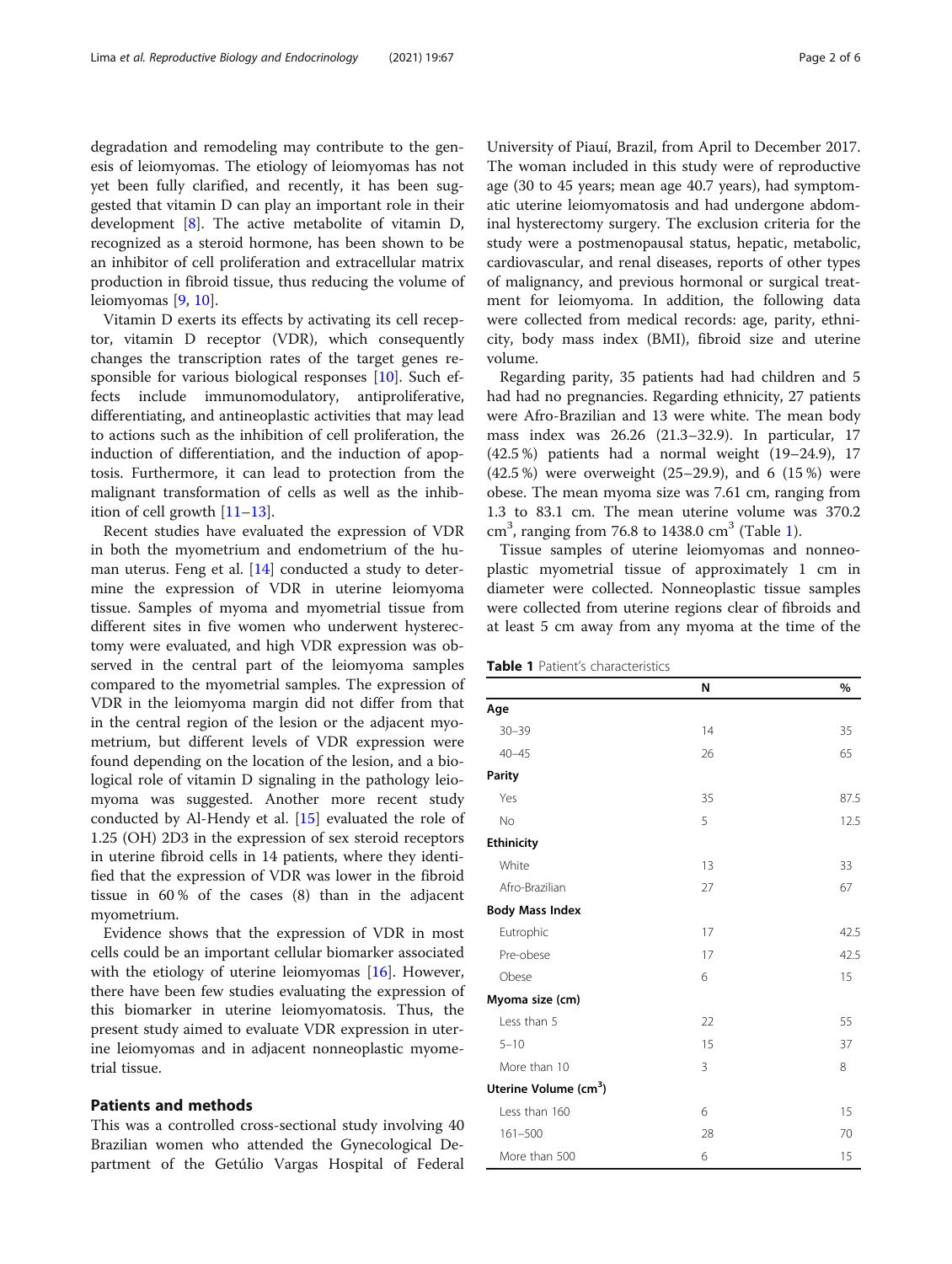abdominal hysterectomy procedure. Tissue samples were fixed in a 10 % buffered formalin solution for a period of 12–24 h. Then, all histological procedure steps were performed and the samples were embedded in paraffin. These samples were cut into 3 μm-thick sections. Some of the sections were stained with hematoxylin and eosin to confirm the diagnosis of uterine leiomyomatosis and identification of normal myometrial tissue, while other samples were reserved for immunohistochemical analysis.

In the immunohistochemical analysis, a rabbit antivitamin D3 receptor polyclonal antibody (orb214726, Biorbyt, UK), was used to stain for VDR at a dilution of 1:25 with bovine serum albumin (BSA). These sections were deparaffinized in xylol for 5 min, dehydrated in absolute ethanol and washed in buffered saline solution at pH 7.4 for 5 min. Then, the sections were treated for 5 min with 3 % hydrogen peroxide (H2O2) diluted in buffered solution to block the endogenous peroxide. For antigen recover, the slides were placed in racks containing 0.21 % citric acid (pH 6.0) and heated in a microwave oven for 15 min at maximum power. Phosphatebuffered saline containing Tween (PBS-Tween) was added to the slides after they had been cooled for 20 min. The tissue samples were incubated with specific primary antibody overnight at 4ºC, then the slides were subjected to three washes in PBS, dried and incubated with "In Vision TM System (DAKO, Code K 1672)" for 1 h at 37º C. Once again, the slides were washed in running water, distilled water and stained with Mayer's hematoxylins for 30 s. The cuts were embedded with 100 % alcohol and xylol for dehydration and then placed in coverslips and Entellan resin. Finally, the slides were examined by light microscopy. Formalin-fixed and paraffin-embedded human lung cancer tissue stained with VDR antibody (dilution at 1:200) was used for positive control.

Quantitative biomarker expression was evaluated by two observers who were blinded to the sample types. These observers quantitatively counted the cells with positively stained nuclei (under 400× magnification) using an optical microscope connected to a video camera. For the quantification of VDR expression, a minimum of 500 cells were counted in each slide, whether stained with the anti – VDR antibody or not, at a magnification of 400 X beginning with the area in which VDR expression was greatest. In each case, the percentage of stained cells was obtained as the ratio of the number of cells with stained nuclei to number of cells multiplied by 100.

The results in the two groups were analyzed as the mean and standard error using Student's t-test, and the average percentages of cells stained in the myoma and myometrial tissue were analyzed descriptively using boxplots. To verify the normality of the data, the Shapiro-

Wilk test was performed. The correlation of the percentage of cells stained in the fibroid with the tumor size and uterine volume was examined with the Spearman coefficient.  $P < 0.05$  was considered statistically significant. The Internal Review Board of the Federal University of Piauí approved the study, and all patients signed the free informed consent form prior to the study.

#### Results

Under light microscopy, we observed a scarcity of brown nuclei stained by anti-VDR antibody in the fibroma samples and many nuclei stained in the adjacent normal myometrial samples (Fig. [1\)](#page-3-0). The mean percentage and standard deviation of VDR expression was  $79.52 \pm 4.32$  in the myometrial tissue and  $60.22 \pm 7.24$  $(p < 0.0001)$  in the leiomyoma tissue, as described in Table [2](#page-3-0) and represented in Fig. [2](#page-4-0). There was no statistical correlation of expression of vitamin D receptor expression in uterine leiomyoma tissue with age, parity, tumor size, uterine volume or nutritional status (Table [3\)](#page-4-0).

#### **Discussion**

In this study, we evaluated the expression of the biomarker VDR in human uterine leiomyoma tissue and compared it that in nonneoplastic myometrial tissue. Studies demonstrating the identification of VDR expression in most cells and the ability of some cells to produce active forms of vitamin D have suggesting an influence of this vitamin on the pathogenesis of uterine fibroids [[8,](#page-5-0) [9,](#page-5-0) [17,](#page-5-0) [18](#page-5-0)].

The results of the present study demonstrate reduced VDR expression in leiomyoma tissue compared with myometrial tissue,suggesting an association with the pathogenesis and development of human uterine leiomyomatosis. The cause of the reduction in the expression of these receptors is still unknown, and it is not clear whether it occurs as an event related to the initiation or progression of uterine leiomyomas. A study by Halder et al. [[8](#page-5-0)] corroborates our results. They evaluated the risk of benign uterine tumors associated with reduced levels of VDR protein in 40 patients and determined the biological function of 1.25 (OH) 2D3 in the regulation of proteins associated with the extracellular matrix, which are fundamental in the formation of leiomyomas, and found reduced VDR levels in more than 60 % of the uterine tumors analyzed compared with the adjacent myometrium. In their study, the levels of VDR in the uterine myoma samples were significantly lower than the levels in the adjacent myometrial samples, similar to the results of the present study.

Increased proliferation and Wnt/β-catenin pathway deregulation play a role in the development and growth of leiomyomas. Vitamin D exerts an antiproliferative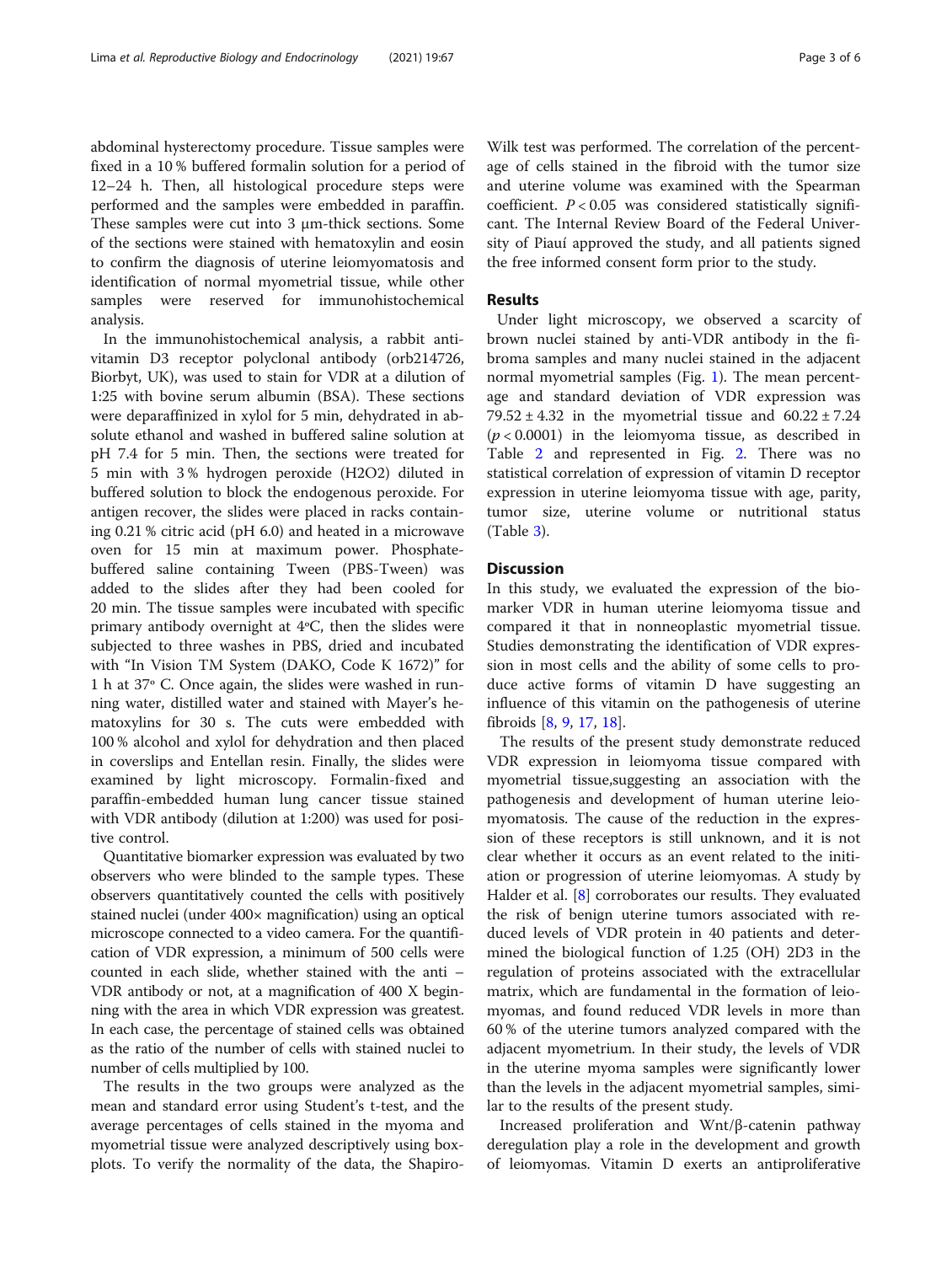<span id="page-3-0"></span>

effect on HULP cells through cell growth arrest and Wnt/β-catenin pathway inhibition  $[19]$  $[19]$ . The reduction in VDR expression would be a factor reducing the antiproliferative activity of vitamin D, thereby contributing to the pathogenesis of uterine leiomyomas.

A large cross-sectional study was conducted involving 21,746 women between 15 and 49 years of age from seven countries, Brazil, Canada, France, Germany, Italy, South Korea, and the United Kingdom, and women who were between 18 and 49 years of age from the United States. The authors found a prevalence of myomas of 7 % among Brazilian women [[20](#page-5-0)]. According to the literature, the incidence of myomas is 2–3 times higher in black populations and are more often symptomatic, larger, and multiple in nature [\[21](#page-5-0)]. In the present study, all the evaluated women were of reproductive age; therefore, they had high hormone levels. Additionally, 67 % were Afro-descendants, thus presenting favorable characteristics for the etiology of the these uterine tumors.

In the etiology of myomas, in addition to the genetic, growth, and hormonal factors involved, other factors include age, family history, obesity, arterial hypertension,

Table 2 Mean percentage of nuclei stained by anti-vitamin D receptor antibody in myoma and in nonneoplastic myometrial tissue

| Group   | N  | Mean  | <b>Standard error</b> | <b>Median</b> | <b>Minimum</b> | Maximum | $p$ -value* |
|---------|----|-------|-----------------------|---------------|----------------|---------|-------------|
| Control |    |       |                       |               |                |         |             |
| (1)     | 40 | 79.52 | 4.32                  | 79.91         | 70.00          | 89.00   | 0.0001      |
| Study   |    |       |                       |               |                |         |             |
| (2)     | 40 | 60.22 | 7.24                  | 58.55         | 50.00          | 75.00   |             |
|         |    |       |                       |               |                |         |             |

Source: The Author

1-Myometrium; 2-Myoma

\*p-value of the t-test for equality of means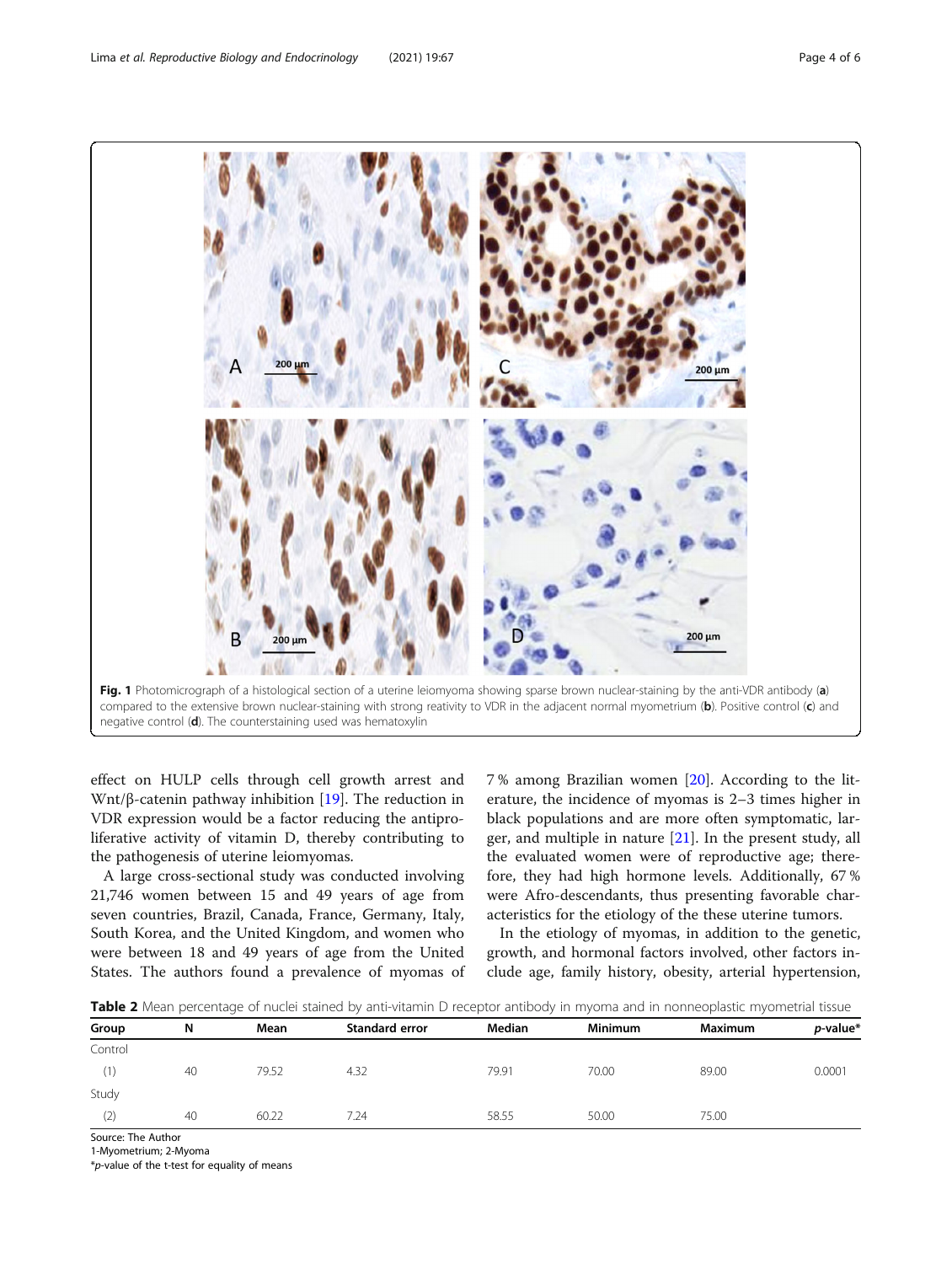<span id="page-4-0"></span>

nulliparity, and diet (red meats, alcohol, caffeine, etc.) [[22\]](#page-5-0). Obesity is associated with the increased secretion of adipokines, which significantly influence the growth and proliferation of tumor stroma and malignant cells [[23\]](#page-5-0). In our study, 57.5 % of the women were overweight, and five of them were nulliparous.

Al-Hendy et al. [[15\]](#page-5-0), who researched the role of 1.25 (OH) 2D3 in the expression of sex steroid receptors in leiomyoma cells, realized that the deregulation of steroid hormones and their receptors could be a primary factor of myoma growth since 1.25 (OH) 2D3 VDR expression but acts as an antiestrogenic agent in these cells. Moreover, they showed a significant decrease in estrogenic receptor levels in leiomyoma cells treated with 1.25 (OH) 2D3 and analyzed for receptor expression and location  $(p < 0.05)$ . In contrast, 1.25 (OH) 2D3 induced the expression of its own VDR, suggesting that 1.25 (OH) 2D3 acts as an antagonist of hormone receptors with antiestrogenic and antiprogesteronic functions.

Furthermore, Halder et al. [[9\]](#page-5-0) studied this antiestrogenic influence of vitamin D when they examined the effect of 1,25-dihydroxyvitamin D3 on fibrosis-related protein expression in TGF-3 induced uterine leiomyoma cells in vitro. Myoma cells were treated with TGF-3 with or without vitamin D. They identified that TGF-3 induced the expression of fibronectin and collagen protein

Table 3 Correlation between vitamin D receptor expression in uterine leiomyomas and clinical variables

| <b>Variables</b>   | correlation coeficiente (r) <sup>a</sup> | р     |
|--------------------|------------------------------------------|-------|
| Age                | 0.116                                    | 0.477 |
| Parity             | 0.093                                    | 0.567 |
| Tumor size         | 0.129                                    | 0.428 |
| Uterine volume     | $-0.067$                                 | 0.682 |
| Nutricional status | $-0.078$                                 | 0.634 |

<sup>a</sup>correlation coeficiente of Spearman

type 1 in myoma cells, and this effect was suppressed by vitamin D, which was considered an antifibrotic factor in the treatment of benign uterine myomas.

Paffoni et al. [\[18\]](#page-5-0) studied the serum levels of vitamin D in women with myoma and revealed that the vitamin D concentration was significantly lower in women with myomas than in women in the control group (11.1 and 18.0 ng/ml, respectively;  $p < 0.010$  and OR = 2.2). Similar results were obtained by Baird et al. (2013), who evaluated vitamin D and the risk of uterine myomas and found that women with sufficient vitamin D had an estimated 32 % reduction in the incidence of myomas compared to those with insufficient vitamin D.

In addition, Sabry et al. [\[24](#page-5-0)] investigated whether low serum levels of vitamin D are correlated with increases in the risk and occurrence of uterine myomas and found that reduced serum levels of 25-(OH) vitamin D were significantly associated with the occurrence of myomas. A statistically significant inverse correlation was also observed between the serum levels of 25-(OH) vitamin D and the total leiomyoma volume within the case cohort.

The above studies indicate that the loss of vitamin D functions due to the reduction of vitamin D3 levels and/ or reduced expression of VDR may be associated with the growth and development of several types of neoplastic lesions. Our results reinforce the hypothesis that low VDR expression may be associated with the growth and development of myomas, presenting itself as an important biomarker in this pathology. However, further studies are needed to assess the real importance of VDR expression in the etiopathogenesis of uterine leiomyomas.

## Conclusions

In conclusion, we observed significantly reduced VDR expression in human uterine leiomyomas compared with in nonneoplastic myometrial samples.